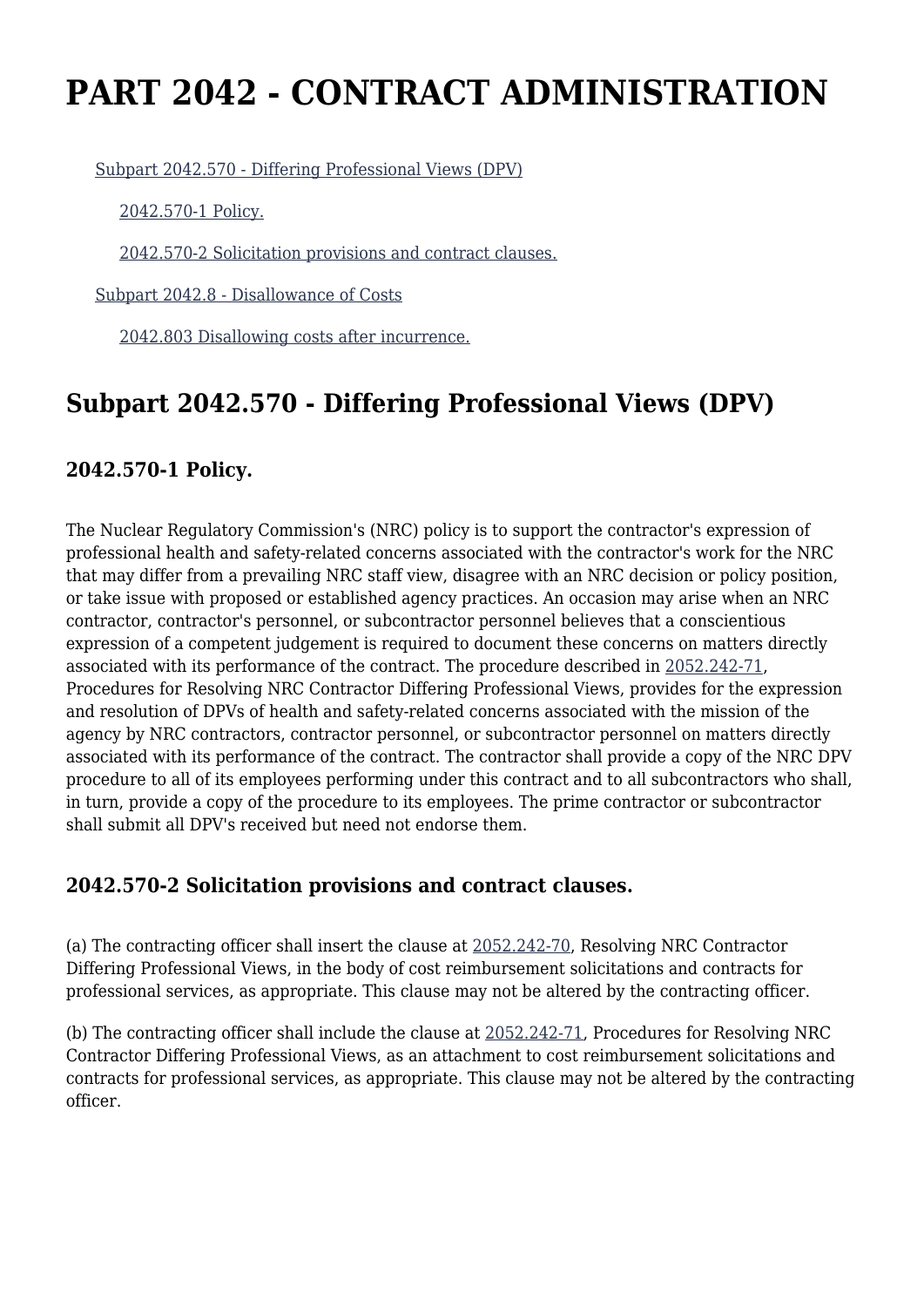## **Subpart 2042.8 - Disallowance of Costs**

#### **2042.803 Disallowing costs after incurrence.**

(a) Vouchers and invoices submitted to NRC must be submitted to the contracting officer or designee for review and approval for payment. If the examination of a voucher or invoice raises a question regarding the allowability of a cost submitted, the contracting officer or designee shall:

(1) Hold informal discussions with the contractor as appropriate.

(2) If the discussions do not resolve the matter, the contracting officer shall issue a notice advising the contractor of costs disallowed. The notice must advise the contractor that it may:

(i) If in disagreement with the disallowance, submit a written claim to the contracting officer for payment of the disallowed cost and explain why the cost should be reimbursed; or

(ii) If the disagreement(s) cannot be settled, file a claim under the disputes clause which will be processed in accordance with disputes procedures found at FAR subpart 33.2; and

(3) Process the voucher or invoice for payment and advise the NRC Division of Accounting and Finance to deduct the disallowed costs when scheduling the voucher for payment.

(b) When audit reports or other notifications question costs or consider them unallowable, the contracting officer shall resolve all cost issues through discussions with the contractor and/or auditor within six months of receipt of the audit report whenever possible.

(1) One of the following courses of action must be pursued:

(i) Accept and implement audit recommendations as submitted;

(ii) Accept the principle of the audit recommendation but adjust the amount of the questioned costs;

(iii) Reject audit findings and recommendations.

(2) When implementing the chosen course of action, the contracting officer shall:

(i) Hold discussions with the auditor and contractor, as appropriate;

(ii) If the contracting officer agrees with the auditor concerning the questioned costs, attempt to negotiate a mutual settlement of questioned costs;

(iii) Issue a final decision, including any disallowance of questioned costs; inform the contractor of his/her right to appeal the decision under the disputes procedures found at FAR subpart 33.2; and provide a copy of the final decision to the Office of the Inspector General; and

(iv) Initiate immediate recoupment actions for all disallowed costs owed the Government by one or more of the following methods:

(A) Request that the contractor provide a credit adjustment (offset) and an adequate description/explanation of the adjustment against amounts billed the Government on the next or other future invoice(s) submitted under the contract for which the disallowed costs apply;